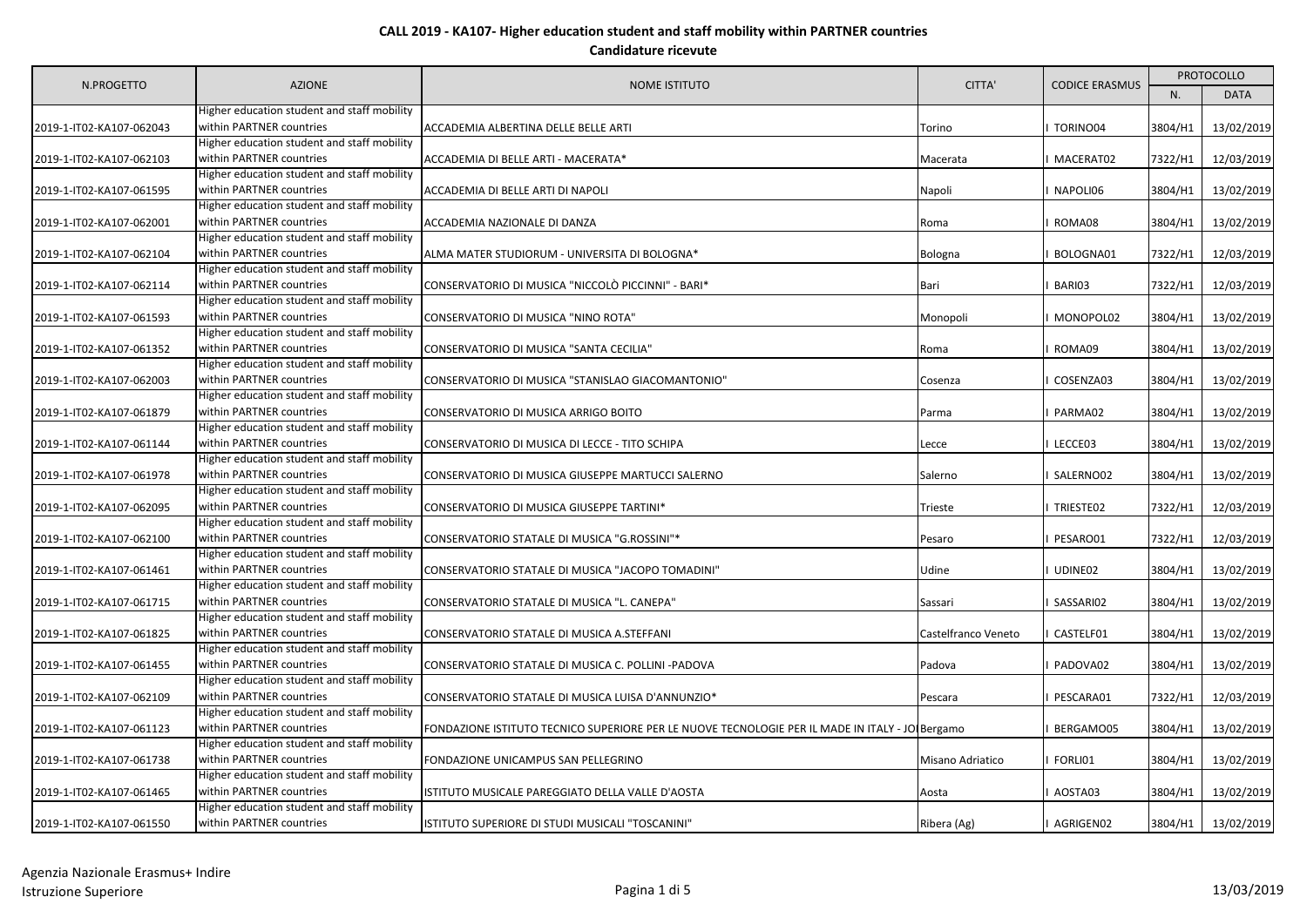| N.PROGETTO               | <b>AZIONE</b>                                                           | <b>NOME ISTITUTO</b>                                                   | CITTA'        | <b>CODICE ERASMUS</b> | <b>PROTOCOLLO</b> |             |
|--------------------------|-------------------------------------------------------------------------|------------------------------------------------------------------------|---------------|-----------------------|-------------------|-------------|
|                          |                                                                         |                                                                        |               |                       | N.                | <b>DATA</b> |
| 2019-1-IT02-KA107-061289 | Higher education student and staff mobility<br>within PARTNER countries | ISTITUTO SUPERIORE DI STUDI MUSICALI "V. BELLINI " DI CALTANISSETTA    | Caltanissetta | CALTANI01             | 3804/H1           | 13/02/2019  |
| 2019-1-IT02-KA107-061427 | Higher education student and staff mobility<br>within PARTNER countries | LIBERA UNIVERSITA MARIA SS. ASSUNTA DI ROMA                            | Roma          | ROMA04                | 3804/H1           | 13/02/2019  |
| 2019-1-IT02-KA107-062026 | Higher education student and staff mobility<br>within PARTNER countries | LINK CAMPUS UNIVERSITY                                                 | Roma          | ROMA26                | 3804/H1           | 13/02/2019  |
| 2019-1-IT02-KA107-062097 | Higher education student and staff mobility<br>within PARTNER countries | NABA NUOVA ACCADEMIA DI BELLE ARTI MILANO*                             | Milano        | MILANO11              | 7322/H1           | 12/03/2019  |
| 2019-1-IT02-KA107-061555 | Higher education student and staff mobility<br>within PARTNER countries | POLITECNICO DI BARI                                                    | Bari          | BARI05                | 3804/H1           | 13/02/2019  |
| 2019-1-IT02-KA107-062098 | Higher education student and staff mobility<br>within PARTNER countries | POLITECNICO DI MILANO*                                                 | Milano        | MILANO02              | 7322/H1           | 12/03/2019  |
| 2019-1-IT02-KA107-061512 | Higher education student and staff mobility<br>within PARTNER countries | POLITECNICO DI TORINO                                                  | Torino        | TORINO02              | 3804/H1           | 13/02/2019  |
| 2019-1-IT02-KA107-061516 | Higher education student and staff mobility<br>within PARTNER countries | SAINT LOUIS MUSIC CENTER SRL                                           | Rome          | ROMA30                | 3804/H1           | 13/02/2019  |
| 2019-1-IT02-KA107-062117 | Higher education student and staff mobility<br>within PARTNER countries | SCUOLA SUPERIORE DI STUDI UNIVERSITARI E DI PERFEZIONAMENTO SANT'ANNA* | Pisa          | PISA03                | 7322/H1           | 12/03/2019  |
| 2019-1-IT02-KA107-061966 | Higher education student and staff mobility<br>within PARTNER countries | SCUOLA SUPERIORE PER MEDIATORI LINGUISTICI                             | Lucca         | LUCCA02               | 3804/H1           | 13/02/2019  |
| 2019-1-IT02-KA107-062058 | Higher education student and staff mobility<br>within PARTNER countries | SIENA JAZZ - ACCADEMIA NAZIONALE DEL JAZZ                              | Siena         | SIENA05               | 3804/H1           | 13/02/2019  |
| 2019-1-IT02-KA107-062002 | Higher education student and staff mobility<br>within PARTNER countries | TIBER UMBRIA COMETT EDUCATION PROGRAMME                                | Perugia       | TIBER Consortia       | 3804/H1           | 13/02/2019  |
| 2019-1-IT02-KA107-062113 | Higher education student and staff mobility<br>within PARTNER countries | UNIFORMAZIONE S.R.L.*                                                  | Italy         | VICENZA02             | 7322/H1           | 12/03/2019  |
| 2019-1-IT02-KA107-062027 | Higher education student and staff mobility<br>within PARTNER countries | UNIMED - UNIONE DELLE UNIVERSITA DEL MEDITERRANEO                      | Roma          | UNIMED consortia      | 3804/H1           | 13/02/2019  |
| 2019-1-IT02-KA107-061754 | Higher education student and staff mobility<br>within PARTNER countries | UNIVERSITA CA' FOSCARI VENEZIA                                         | Venezia       | VENEZIA01             | 3804/H1           | 13/02/2019  |
| 2019-1-IT02-KA107-062096 | Higher education student and staff mobility<br>within PARTNER countries | UNIVERSITA CAMPUS BIO MEDICO DI ROMA*                                  | Roma          | ROMA14                | 7322/H1           | 12/03/2019  |
| 2019-1-IT02-KA107-061604 | Higher education student and staff mobility<br>within PARTNER countries | UNIVERSITA CATTOLICA DEL SACRO CUORE                                   | Milano        | MILANO03              | 3804/H1           | 13/02/2019  |
| 2019-1-IT02-KA107-061718 | Higher education student and staff mobility<br>within PARTNER countries | UNIVERSITA DEGLI STUDI DEL MOLISE                                      | Campobasso    | CAMPOBA01             | 3804/H1           | 13/02/2019  |
| 2019-1-IT02-KA107-061852 | Higher education student and staff mobility<br>within PARTNER countries | UNIVERSITA DEGLI STUDI DEL SANNIO                                      | Benevento     | BENEVEN02             | 3804/H1           | 13/02/2019  |
| 2019-1-IT02-KA107-061452 | Higher education student and staff mobility<br>within PARTNER countries | UNIVERSITA DEGLI STUDI DELLA BASILICATA                                | Potenza       | POTENZA01             | 3804/H1           | 13/02/2019  |
| 2019-1-IT02-KA107-061399 | Higher education student and staff mobility<br>within PARTNER countries | UNIVERSITA DEGLI STUDI DELLA CAMPANIA LUIGI VANVITELLI                 | Caserta       | NAPOLI09              | 3804/H1           | 13/02/2019  |
| 2019-1-IT02-KA107-061962 | Higher education student and staff mobility<br>within PARTNER countries | UNIVERSITA DEGLI STUDI DELLA TUSCIA                                    | Viterbo       | VITERBO01             | 3804/H1           | 13/02/2019  |
| 2019-1-IT02-KA107-061437 | Higher education student and staff mobility<br>within PARTNER countries | UNIVERSITA DEGLI STUDI DELL'AQUILA                                     | L Aquila      | L-AQUIL01             | 3804/H1           | 13/02/2019  |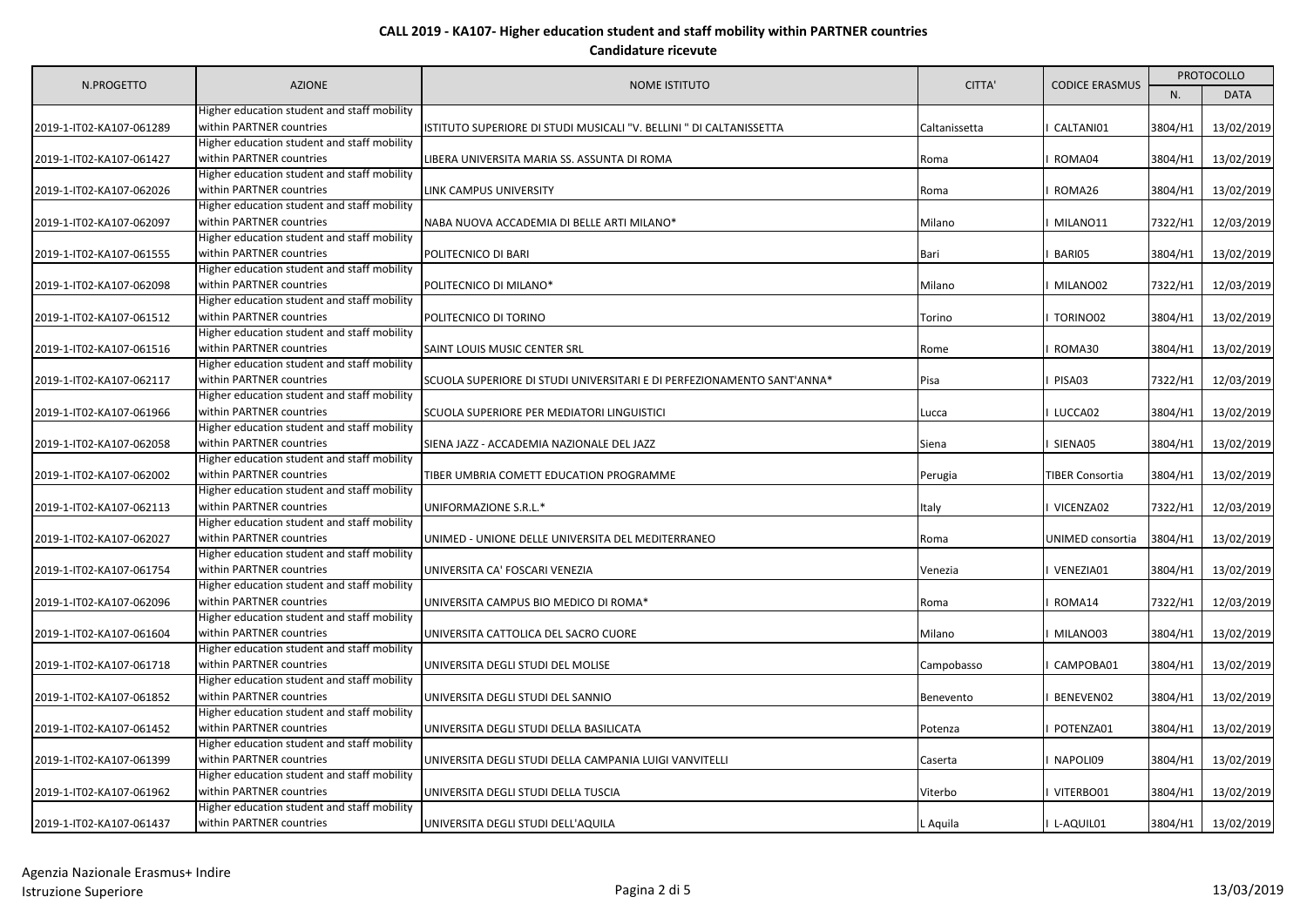| N.PROGETTO               | <b>AZIONE</b>                                                           | NOME ISTITUTO                                             | CITTA'   | <b>CODICE ERASMUS</b> | <b>PROTOCOLLO</b> |             |
|--------------------------|-------------------------------------------------------------------------|-----------------------------------------------------------|----------|-----------------------|-------------------|-------------|
|                          |                                                                         |                                                           |          |                       | N.                | <b>DATA</b> |
| 2019-1-IT02-KA107-061795 | Higher education student and staff mobility<br>within PARTNER countries | UNIVERSITA DEGLI STUDI DELL'INSUBRIA                      | Varese   | VARESE02              | 3804/H1           | 13/02/2019  |
|                          | Higher education student and staff mobility                             |                                                           |          |                       |                   |             |
| 2019-1-IT02-KA107-061494 | within PARTNER countries                                                | UNIVERSITA DEGLI STUDI DI BARI ALDO MORO                  | Bari     | BARI01                | 3804/H1           | 13/02/2019  |
|                          | Higher education student and staff mobility                             |                                                           |          |                       |                   |             |
| 2019-1-IT02-KA107-061514 | within PARTNER countries                                                | UNIVERSITA' DEGLI STUDI DI BERGAMO                        | Bergamo  | BERGAMO01             | 3804/H1           | 13/02/2019  |
|                          | Higher education student and staff mobility<br>within PARTNER countries |                                                           |          |                       |                   |             |
| 2019-1-IT02-KA107-062112 | Higher education student and staff mobility                             | UNIVERSITA DEGLI STUDI DI BRESCIA*                        | Brescia  | BRESCIA01             | 7322/H1           | 12/03/2019  |
| 2019-1-IT02-KA107-062105 | within PARTNER countries                                                | UNIVERSITA DEGLI STUDI DI CAGLIARI*                       | Cagliari | CAGLIAR01             | 7322/H1           | 12/03/2019  |
|                          | Higher education student and staff mobility                             |                                                           |          |                       |                   |             |
| 2019-1-IT02-KA107-061492 | within PARTNER countries                                                | UNIVERSITA DEGLI STUDI DI CAMERINO                        | Camerino | CAMERIN01             | 3804/H1           | 13/02/2019  |
|                          | Higher education student and staff mobility                             |                                                           |          |                       |                   |             |
| 2019-1-IT02-KA107-061476 | within PARTNER countries                                                | UNIVERSITA DEGLI STUDI DI CASSINO E DEL LAZIO MERIDIONALE | Cassino  | CASSINO01             | 3804/H1           | 13/02/2019  |
|                          | Higher education student and staff mobility                             |                                                           |          |                       |                   |             |
| 2019-1-IT02-KA107-061669 | within PARTNER countries                                                | UNIVERSITA DEGLI STUDI DI CATANIA                         | Catania  | CATANIA01             | 3804/H1           | 13/02/2019  |
|                          | Higher education student and staff mobility                             |                                                           |          |                       |                   |             |
| 2019-1-IT02-KA107-061336 | within PARTNER countries                                                | UNIVERSITA DEGLI STUDI DI FERRARA                         | Ferrara  | FERRARA01             | 3804/H1           | 13/02/2019  |
|                          | Higher education student and staff mobility                             |                                                           |          |                       |                   |             |
| 2019-1-IT02-KA107-061645 | within PARTNER countries<br>Higher education student and staff mobility | UNIVERSITA DEGLI STUDI DI FIRENZE                         | Florence | FIRENZE01             | 3804/H1           | 13/02/2019  |
|                          | within PARTNER countries                                                |                                                           |          | FOGGIA03              |                   | 13/02/2019  |
| 2019-1-IT02-KA107-061790 | Higher education student and staff mobility                             | UNIVERSITA DEGLI STUDI DI FOGGIA                          | Foggia   |                       | 3804/H1           |             |
| 2019-1-IT02-KA107-061390 | within PARTNER countries                                                | UNIVERSITA DEGLI STUDI DI GENOVA                          | Genova   | GENOVA01              | 3804/H1           | 13/02/2019  |
|                          | Higher education student and staff mobility                             |                                                           |          |                       |                   |             |
| 2019-1-IT02-KA107-061167 | within PARTNER countries                                                | UNIVERSITA DEGLI STUDI DI MACERATA                        | Macerata | MACERAT01             | 3804/H1           | 13/02/2019  |
|                          | Higher education student and staff mobility                             |                                                           |          |                       |                   |             |
| 2019-1-IT02-KA107-061485 | within PARTNER countries                                                | UNIVERSITA DEGLI STUDI DI MESSINA                         | Messina  | MESSINA01             | 3804/H1           | 13/02/2019  |
|                          | Higher education student and staff mobility                             |                                                           |          |                       |                   |             |
| 2019-1-IT02-KA107-062106 | within PARTNER countries                                                | UNIVERSITA DEGLI STUDI DI MILANO*                         | Milano   | MILANO01              | 7322/H1           | 12/03/2019  |
|                          | Higher education student and staff mobility                             |                                                           |          |                       |                   |             |
| 2019-1-IT02-KA107-061621 | within PARTNER countries                                                | UNIVERSITA' DEGLI STUDI DI MILANO-BICOCCA                 | Milano   | MILANO16              | 3804/H1           | 13/02/2019  |
|                          | Higher education student and staff mobility                             |                                                           |          |                       |                   |             |
| 2019-1-IT02-KA107-061432 | within PARTNER countries<br>Higher education student and staff mobility | UNIVERSITA DEGLI STUDI DI MODENA E REGGIO EMILIA          | Modena   | MODENA01              | 3804/H1           | 13/02/2019  |
| 2019-1-IT02-KA107-061646 | within PARTNER countries                                                | UNIVERSITA DEGLI STUDI DI NAPOLI FEDERICO II              | Napoli   | NAPOLI01              | 3804/H1           | 13/02/2019  |
|                          | Higher education student and staff mobility                             |                                                           |          |                       |                   |             |
| 2019-1-IT02-KA107-061652 | within PARTNER countries                                                | UNIVERSITA DEGLI STUDI DI NAPOLI L'ORIENTALE              | Naples   | NAPOLI02              | 3804/H1           | 13/02/2019  |
|                          | Higher education student and staff mobility                             |                                                           |          |                       |                   |             |
| 2019-1-IT02-KA107-061326 | within PARTNER countries                                                | UNIVERSITA DEGLI STUDI DI NAPOLI PARTHENOPE               | Napoli   | NAPOLI03              | 3804/H1           | 13/02/2019  |
|                          | Higher education student and staff mobility                             |                                                           |          |                       |                   |             |
| 2019-1-IT02-KA107-061740 | within PARTNER countries                                                | UNIVERSITA DEGLI STUDI DI PADOVA                          | Padova   | PADOVA01              | 3804/H1           | 13/02/2019  |
|                          | Higher education student and staff mobility                             |                                                           |          |                       |                   |             |
| 2019-1-IT02-KA107-062108 | within PARTNER countries                                                | UNIVERSITA DEGLI STUDI DI PALERMO*                        | Palermo  | PALERMO01             | 7322/H1           | 12/03/2019  |
|                          | Higher education student and staff mobility                             |                                                           |          |                       |                   |             |
| 2019-1-IT02-KA107-062110 | within PARTNER countries                                                | UNIVERSITA DEGLI STUDI DI PARMA*                          | Parma    | PARMA01               | 7322/H1           | 12/03/2019  |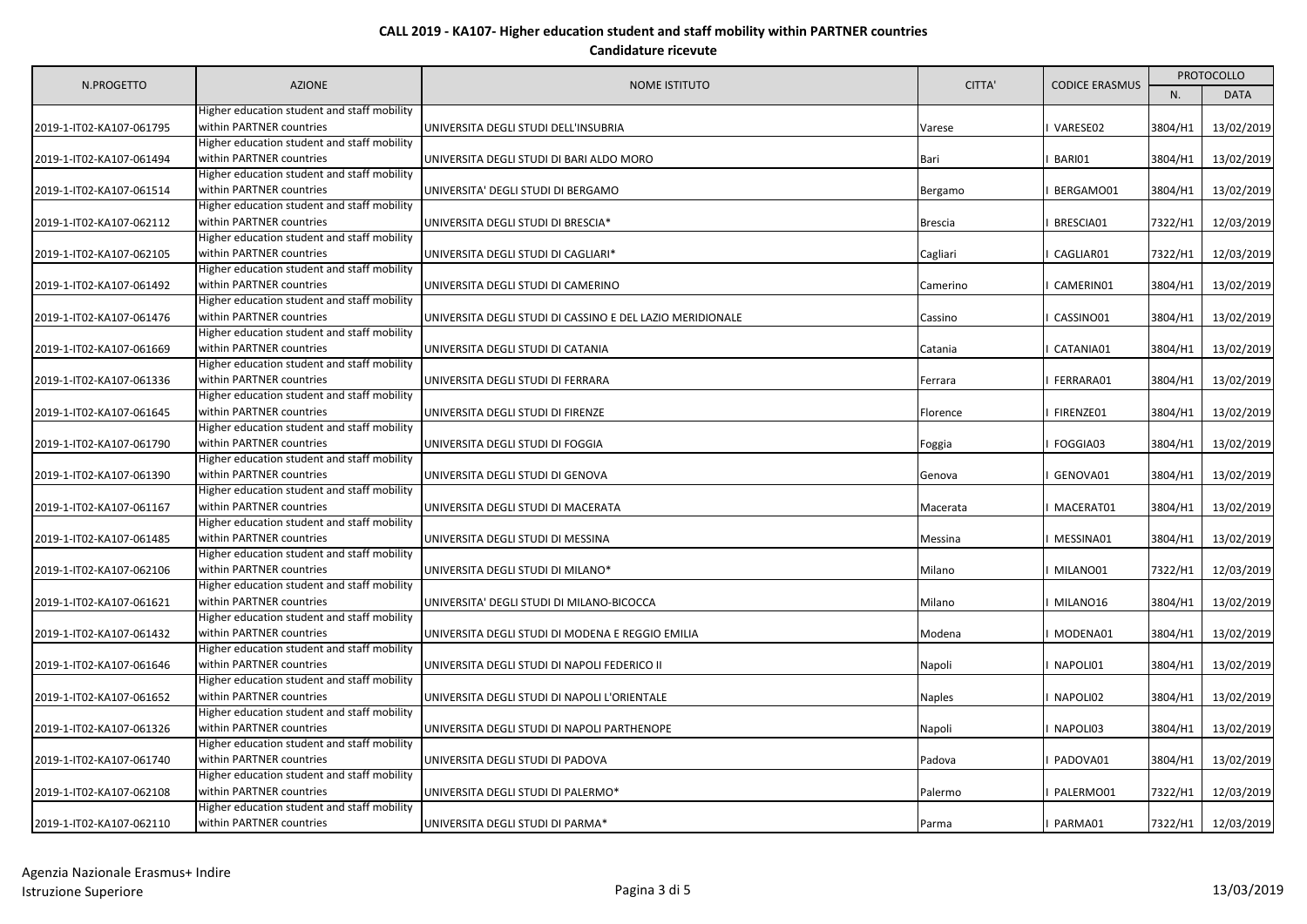| N.PROGETTO               | <b>AZIONE</b>                                                                                                          | NOME ISTITUTO                                                 | CITTA'              | <b>CODICE ERASMUS</b> | <b>PROTOCOLLO</b> |             |
|--------------------------|------------------------------------------------------------------------------------------------------------------------|---------------------------------------------------------------|---------------------|-----------------------|-------------------|-------------|
|                          |                                                                                                                        |                                                               |                     |                       | N.                | <b>DATA</b> |
| 2019-1-IT02-KA107-061657 | Higher education student and staff mobility<br>within PARTNER countries                                                | UNIVERSITA DEGLI STUDI DI PAVIA                               | Pavia               | PAVIA01               | 3804/H1           | 13/02/2019  |
| 2019-1-IT02-KA107-062042 | Higher education student and staff mobility<br>within PARTNER countries                                                | UNIVERSITA DEGLI STUDI DI PERUGIA                             | Perugia             | PERUGIA01             | 3804/H1           | 13/02/2019  |
| 2019-1-IT02-KA107-062115 | Higher education student and staff mobility<br>within PARTNER countries                                                | UNIVERSITA DEGLI STUDI DI ROMA LA SAPIENZA*                   | Roma                | ROMA01                | 7322/H1           | 12/03/2019  |
| 2019-1-IT02-KA107-062000 | Higher education student and staff mobility<br>within PARTNER countries                                                | UNIVERSITA DEGLI STUDI DI ROMA TOR VERGATA                    | Roma                | ROMA02                | 3804/H1           | 13/02/2019  |
| 2019-1-IT02-KA107-062102 | Higher education student and staff mobility<br>within PARTNER countries<br>Higher education student and staff mobility | UNIVERSITA DEGLI STUDI DI SALERNO*                            | Fisciano Sa         | SALERNO01             | 7322/H1           | 12/03/2019  |
| 2019-1-IT02-KA107-061622 | within PARTNER countries<br>Higher education student and staff mobility                                                | UNIVERSITA DEGLI STUDI DI SASSARI                             | Sassari             | SASSARI01             | 3804/H1           | 13/02/2019  |
| 2019-1-IT02-KA107-061120 | within PARTNER countries<br>Higher education student and staff mobility                                                | UNIVERSITA DEGLI STUDI DI SCIENZE GASTRONOMICHE               | Pollenzo            | BRA01                 | 3804/H1           | 13/02/2019  |
| 2019-1-IT02-KA107-062116 | within PARTNER countries<br>Higher education student and staff mobility                                                | UNIVERSITA' DEGLI STUDI DI SIENA*                             | Siena               | SIENA01               | 7322/H1           | 12/03/2019  |
| 2019-1-IT02-KA107-062099 | within PARTNER countries<br>Higher education student and staff mobility                                                | UNIVERSITA DEGLI STUDI DI TERAMO*                             | Teramo              | TERAMO01              | 7322/H1           | 12/03/2019  |
| 2019-1-IT02-KA107-061765 | within PARTNER countries<br>Higher education student and staff mobility                                                | UNIVERSITA DEGLI STUDI DI TORINO                              | Torino              | TORINO01              | 3804/H1           | 13/02/2019  |
| 2019-1-IT02-KA107-061375 | within PARTNER countries<br>Higher education student and staff mobility                                                | UNIVERSITA DEGLI STUDI DI TRENTO                              | Trento              | TRENTO01              | 3804/H1           | 13/02/2019  |
| 2019-1-IT02-KA107-061482 | within PARTNER countries<br>Higher education student and staff mobility                                                | UNIVERSITA DEGLI STUDI DI UDINE                               | Udine               | UDINE01               | 3804/H1           | 13/02/2019  |
| 2019-1-IT02-KA107-062111 | within PARTNER countries<br>Higher education student and staff mobility                                                | UNIVERSITA' DEGLI STUDI DI URBINO CARLO BO*                   | Urbino              | URBINO01              | 7322/H1           | 12/03/2019  |
| 2019-1-IT02-KA107-061698 | within PARTNER countries<br>Higher education student and staff mobility                                                | UNIVERSITA DEGLI STUDI DI VERONA                              | Verona              | VERONA01              | 3804/H1           | 13/02/2019  |
| 2019-1-IT02-KA107-061977 | within PARTNER countries<br>Higher education student and staff mobility                                                | UNIVERSITA DEGLI STUDI EUROPEA                                | Roma                | ROMA23                | 3804/H1           | 13/02/2019  |
| 2019-1-IT02-KA107-062107 | within PARTNER countries<br>Higher education student and staff mobility                                                | UNIVERSITA DEGLI STUDI GABRIELE D'ANNUNZIO DI CHIETI-PESCARA* | Chieti              | CHIETI01              | 7322/H1           | 12/03/2019  |
| 2019-1-IT02-KA107-061919 | within PARTNER countries<br>Higher education student and staff mobility                                                | UNIVERSITA DEGLI STUDI INTERNAZIONALI DI ROMA                 | Roma                | ROMA20                | 3804/H1           | 13/02/2019  |
| 2019-1-IT02-KA107-061312 | within PARTNER countries<br>Higher education student and staff mobility                                                | UNIVERSITA DEGLI STUDI MAGNA GRAECIA DI CATANZARO             | Catanzaro           | CATANZA02             | 3804/H1           | 13/02/2019  |
| 2019-1-IT02-KA107-061705 | within PARTNER countries<br>Higher education student and staff mobility                                                | UNIVERSITA DEGLI STUDI MEDITERRANEA DI REGGIO CALABRIA        | Reggio Calabria     | REGGIO01              | 3804/H1           | 13/02/2019  |
| 2019-1-IT02-KA107-061796 | within PARTNER countries<br>Higher education student and staff mobility                                                | UNIVERSITA DEGLI STUDI NICCOLO CUSANO TELEMATICA ROMA         | Roma                | ROMA31                | 3804/H1           | 13/02/2019  |
| 2019-1-IT02-KA107-061310 | within PARTNER countries<br>Higher education student and staff mobility                                                | UNIVERSITA DEGLI STUDI ROMA TRE                               | Roma                | ROMA16                | 3804/H1           | 13/02/2019  |
| 2019-1-IT02-KA107-061483 | within PARTNER countries<br>Higher education student and staff mobility                                                | UNIVERSITA DEL SALENTO                                        | Lecce               | LECCE01               | 3804/H1           | 13/02/2019  |
| 2019-1-IT02-KA107-062018 | within PARTNER countries                                                                                               | UNIVERSITA DELLA CALABRIA                                     | Arcavacata Di Rende | COSENZA01             | 3804/H1           | 13/02/2019  |